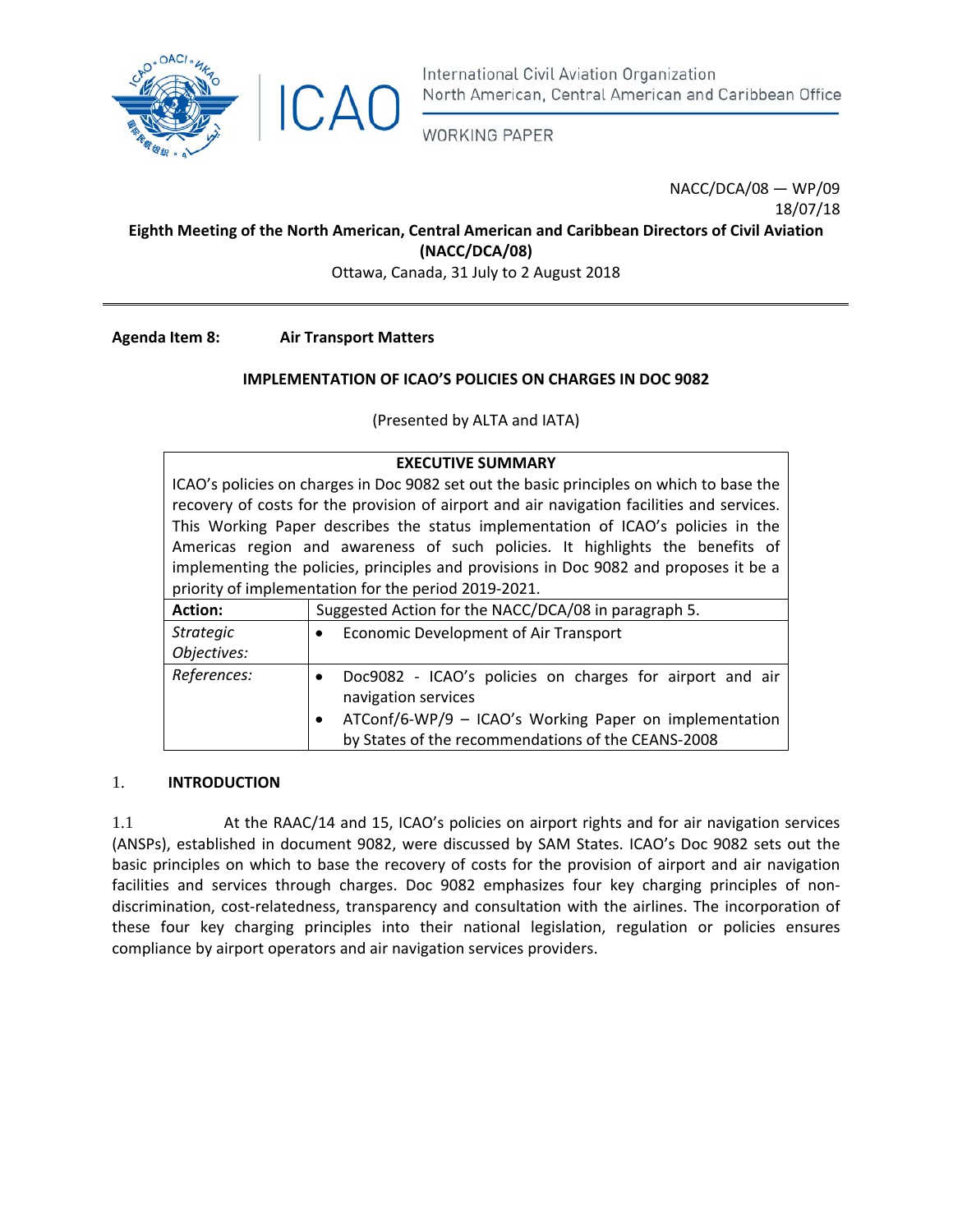1.2 Based on this discussion, participants of the RAAC/14 and 15 committed to prioritizing the implementation of ICAO's charging principles, as established in Doc. 9082, in the SAM and NACC regions, for the 2017‐2019 and 2018‐2020 periods.

1.3 Taking into consideration the prior commitments taken by these regions and the slow adoption of ICAO's principles by its service providers, this working paper seeks harmonization between the NACC and SAM Regions and the continuous encouragement for service providers to adopt these principles.

1.4 In order to prevent abuses of dominant position by airports and air navigation services providers and ensure a fair, transparent and equitable recovery of the costs of providing efficient airports and air navigation services facilities and services, IATA fully supports ICAO's policies on charges in Doc 9082.

1.5 ICAO's policies on charges in Doc 9082 set out the basic principles on which to base the recovery of costs for the provision of airport and air navigation facilities and services through charges. Doc 9082 emphasizes four key charging principles of non-discrimination, cost-relatedness, transparency and consultation with the airlines. The incorporation of these four key charging principles into their national legislation, regulation or policies ensures compliance by airport operators and air navigation services providers.

1.6 In line with ICAO's policies on charges, States and regulators have a vital role to play in maintaining vigorous oversight of charges through a robust, independent and effective economic regulation to protect users against providers' potential abuse of dominant position and ensure that charges are cost‐effective. Hence, it is important to establish a robust economic regulation and to create an independent entity that assures that this regulation is complied with.

# 2. **IMPLEMENTATION OF ICAO'S POLICIES ON CHARGES IN NORTH AMERICA, CENTRAL AMERICA AND THE CARIBBEAN (NACC)**

2.1 During the Sixth Worldwide Air Transport Conference (ATConf/6) held in Montréal on March 2013, ICAO reported that its policies on charges in Doc 9082 have been implemented globally in many States, but with a lower implementation rate in the NACC and SAM regions, as compared to other ICAO regions (ATConf/6‐WP/9 refers):

- States in the SAM region have implemented economic oversight measures and performance systems for 40 percent of airports and 40 percent of air navigation services providers; in the NACC the implementation numbers are 50% and 40%, respectively;
- in the SAM region, 40 percent of airports and 50 percent of ANSPs adhere to ICAO policies on charges, as established in Doc 9082; in the NACC region, the adherence numbers are 50% and 60%, respectively;
- SAM States claim that 40 percent of airports and 60 percent of ANSPs in the region have a defined and regular consultation with users is in place and that users are consulted on the level and structure of airport and air navigation charges; in the NACC region, the numbers are 50% and 60%, respectively; and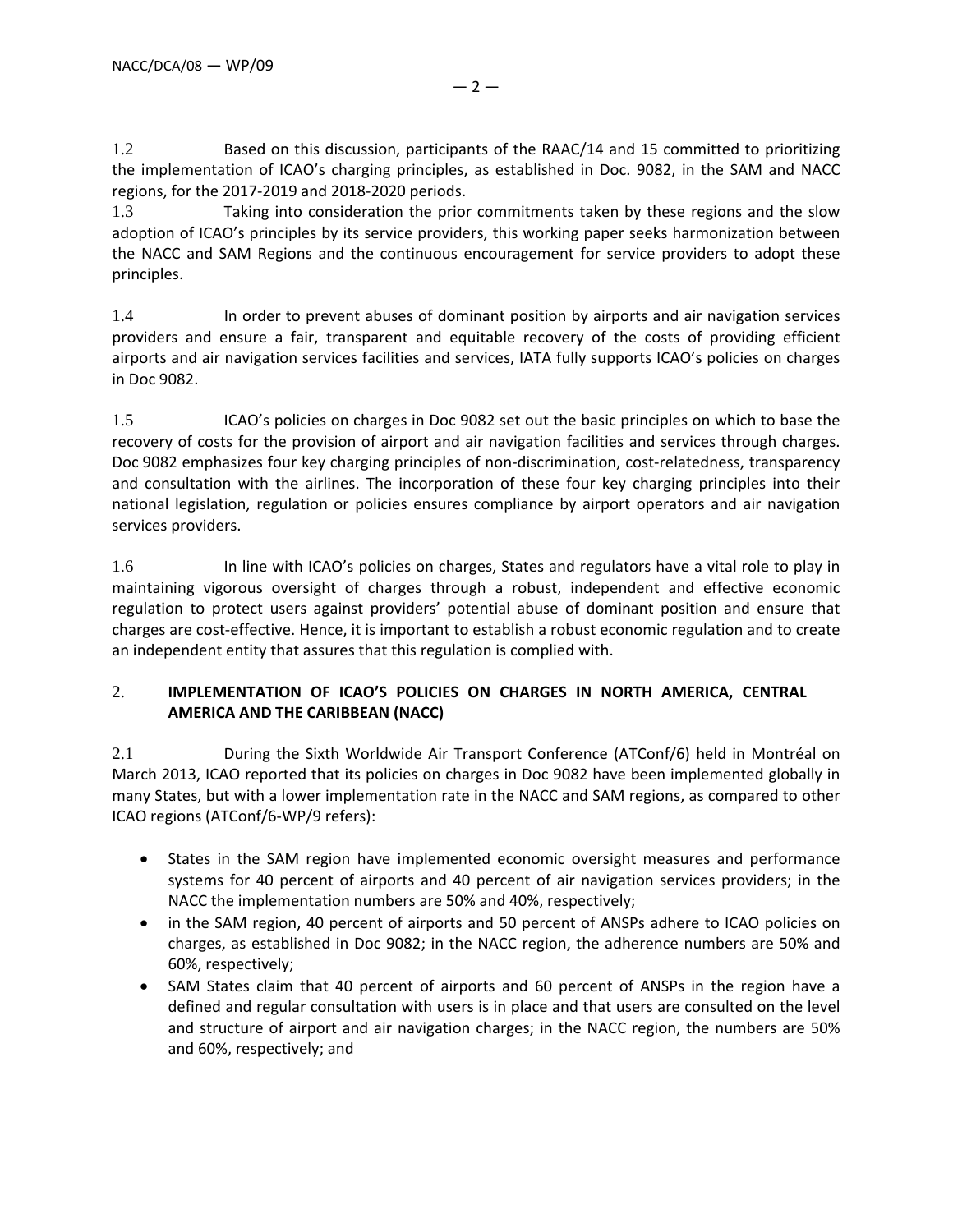• In the SAM region, only 20 percent of airports and 35% of ANSPs have adopted the four key charging principles on non-discrimination, cost-relatedness, transparency and consultation with users in national legislation, regulation or policies to ensure compliance by airports and ANSPs; in the NACC region, only 35‐40% of the States have adopted these principles.

2.2 The implementation of ICAO's policies on charges and its four key charging principles is unremarkable in the NACC and SAM regions. An improved implementation of such policies is needed to ensure that fairness and equity in the determination and allocation of airport and air navigation services costs are in place throughout both regions.

2.3 During the 2016‐2018 period, it was possible to organize consultations between several service providers and airlines. It is crucial to monitor progress and continue to promote implementation of the four principles.

- Curacao ‐ CUR took an important step in requesting a consultation with airlines to discuss the airport's infrastructure and financial issues. The consultation is scheduled for July 17, 2018. From a technical point of view, experts from both sides will discuss and try to arrive at an optimal investment plan. From a financial point of view, CUR will share and discuss its financial and investment forecasts with airlines.
- Bahamas Bahamas' ANSP took an important first step in reaching out to IATA to better understand the consultation process and expressed interest in incorporating ICAO's principles to its practices. Several discussions have transpired and a follow up meeting has been scheduled.
- Bonaire and Curacao ‐ DC‐ANSP defined its Bonaire investment plan and charges in consultation with IATA and airlines. During a consultation scheduled for July  $17<sup>th</sup>$ , it plans to do the same for its Curacao division.
- Aruba ‐ AUA, IATA, and airlines have been in consultation for over a year discussing and defining the expansion plan of AUA, as well as the impact it will have on airport charges. The consultation process is expected to conclude in 2018, but collaboration is expected throughout the execution of the expansion.

# 3. **AWARENESS OF ICAO'S POLICIES ON CHARGES IN THE AMERICAS**

3.1 In order to raise awareness on the ICAO air transport economic regulatory framework and discuss its implementation globally and in the Caribbean, ICAO convened the Second ICAO Air Transport Symposium (IATS/2, held in Montréal in May 2014) and the ICAO Regional Air Transport Conference in the Americas (held in Montego Bay in October 2014).

3.2 At IATS/2, concerns were raised on the proliferation of charges and taxes, and consensus arose on the need for ICAO to continue to take the necessary measures to enhance States' awareness of its policies on charges and promote application more vigorously. During panel discussions at the Symposium attended by representatives of States, the World Bank, IATA and other delegates on funding for safety oversight, it was mentioned that when States are lacking the necessary funding for the safety oversight function, economies of scales through enhanced regional cooperation under the form of regional Safety Oversight Organizations (RSOOs) should be the first step to pursue.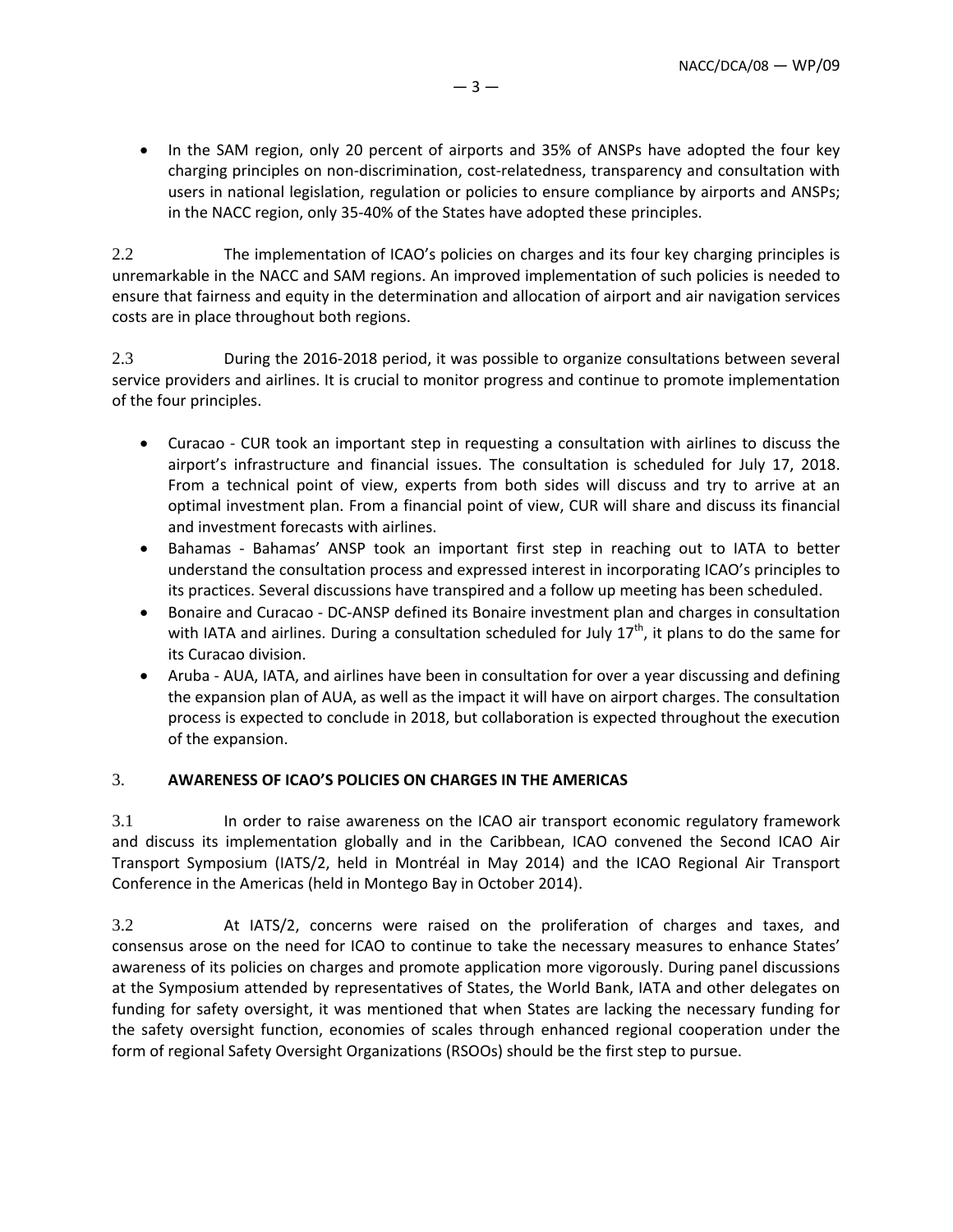3.3 The Statement on the Development of Air Transport in North America, Central America, the Caribbean and South America adopted by States at Montego Bay on 9 October 2014 specifically calls States to "… endeavor to provide necessary infrastructure of airports and air navigation services to meet the needs of traffics growth and the technical requirements of ICAO, and that the recovery of the costs in providing these services be based on ICAO's policies on charges."

## 4. **ICAO'S POLICIES ON CHARGES: A PRIORITY OF IMPLEMENTATION FOR THE PERIOD 2019‐2021**

4.1 The lack of implementation of ICAO's policies on charges hinders the sustainable development of air transport in the Americas and the benefits it brings to local, regional and wider economies.

4.2 States as well as airlines and their airports and air navigation services providers' partners have all a mutual interest in keeping user charges as cost‐effective as possible to support airline services and traffic development. Cost-effective charges need to be affordable for airlines and passengers: there is a certain level of user charges that users are prepared to pay for the cost-effective provision of facilities and services which must be transparently determined and agreed on through a process of constructive engagement of the airlines in consultation.

4.3 Meaningful consultation and ongoing dialogue deliver infrastructure and operational investments which airline business partners agree are needed, while fairly remunerating airports and air navigation services providers, potentially delivering reductions in real terms in user charges. When supported by all stakeholders, a process of constructive engagement in consultation, built on principles of non-discrimination, cost-relatedness and transparency is proven to be the most effective way to ensure airport and air navigation investments deliver successful outcomes.

4.4 Consequently, IATA continues to fully support the implementation of ICAO'S policies on charges in order to accurately define a framework for airports and air navigation services providers and their airline business partners to work within. IATA therefore considers that implementation ICAO's policies on charges in Doc 9082 and its four key charging principles of non-discrimination, costrelatedness, transparency and consultation with users should be a priority of implementation for the period 2018‐2020.

4.5 Additionally, and together with airport charges experts from our member airlines, IATA has developed position papers on infrastructure charges and economic regulation which provide a sound interpretation of ICAO's policies on charges and describes best practices in implementing them. IATA's position papers on charges are available at: https://www.iata.org/policy/infrastructure/pages/index.aspx